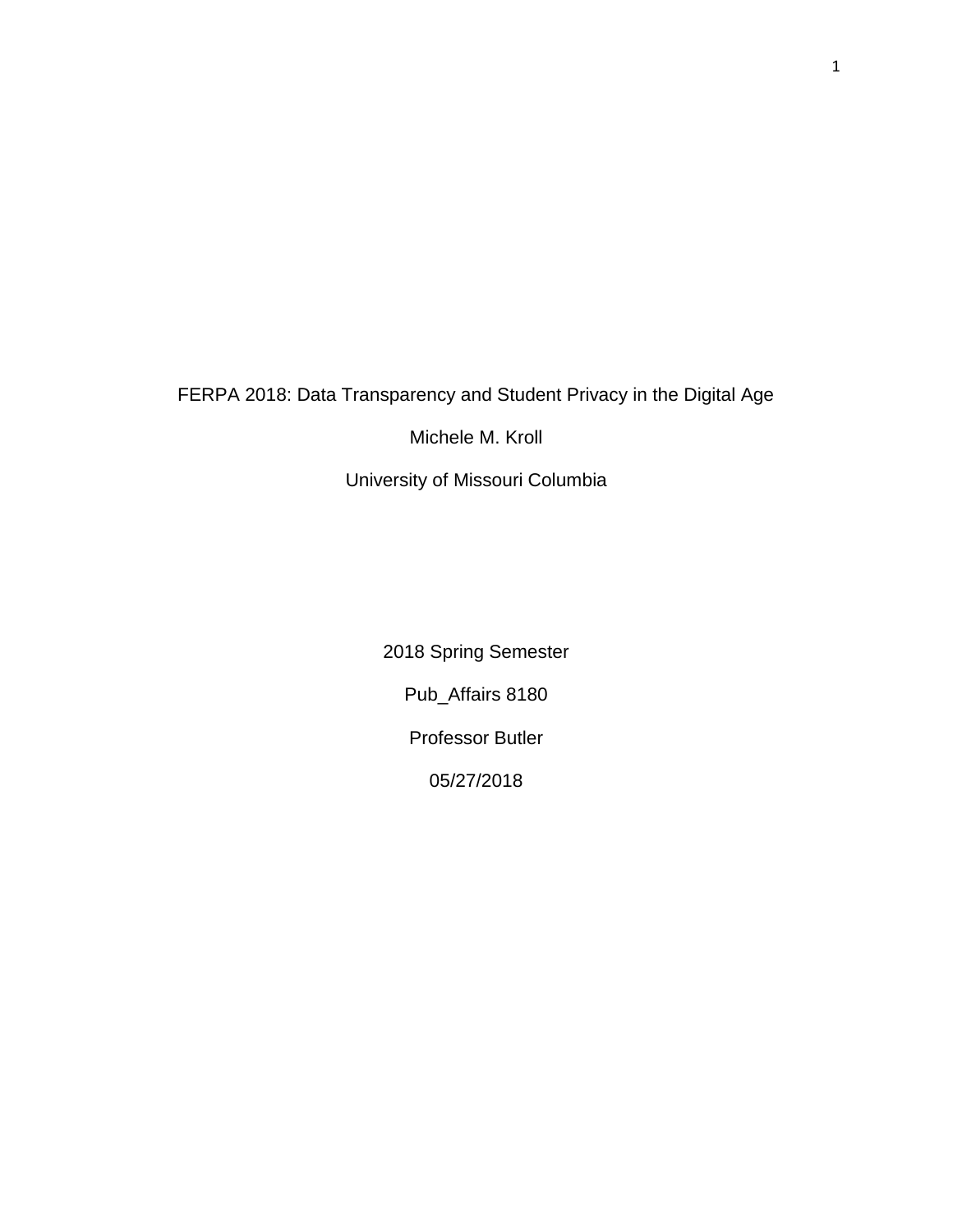To: Congresswoman Susan Davis From: Michele Kroll, Legislative Aid Date: 5/27/2018 RE: FERPA 2018: Data Transparency and Student Privacy in the Digital Age

# **Policy Problem**

The United States is no longer the most highly educated nation in the world.<sup>1</sup> Lawmakers and stakeholders have put in place new standards that educational institutions must achieve. Undergraduate student profiles are shifting in the United States and are diverse in terms of age, race and ethnicity, socioeconomic status and work histories.<sup>2</sup> This policy brief focuses only on postsecondary education as it refers to FERPA as a procedural policy. For any higher educational institution that receives federal funding, they must follow the Family Educational Rights and Privacy Act (FERPA). Once a student reaches 18 years of age or attends a postsecondary institution, he or she becomes an "eligible student," and all rights formerly given to parents under FERPA transfer to the student. $3$  These lines become blurred because students in high school are also eligible to take college credit courses.

FERPA was enacted in 1974 to protect student educational privacy and records in which Congress has amended nine times<sup>4</sup> (See Appendix 1). The last amendment was in 2001 with the Patriot Act following 9-11. A bi-partisan bill to overhaul FERPA was put forth in 2015 but didn't result in any action.<sup>5</sup> It is unacceptable that there are currently sixteen loopholes in which disclosure from educational institutions may be made without student consent.<sup>6</sup> For example, institutions can disclose disciplinary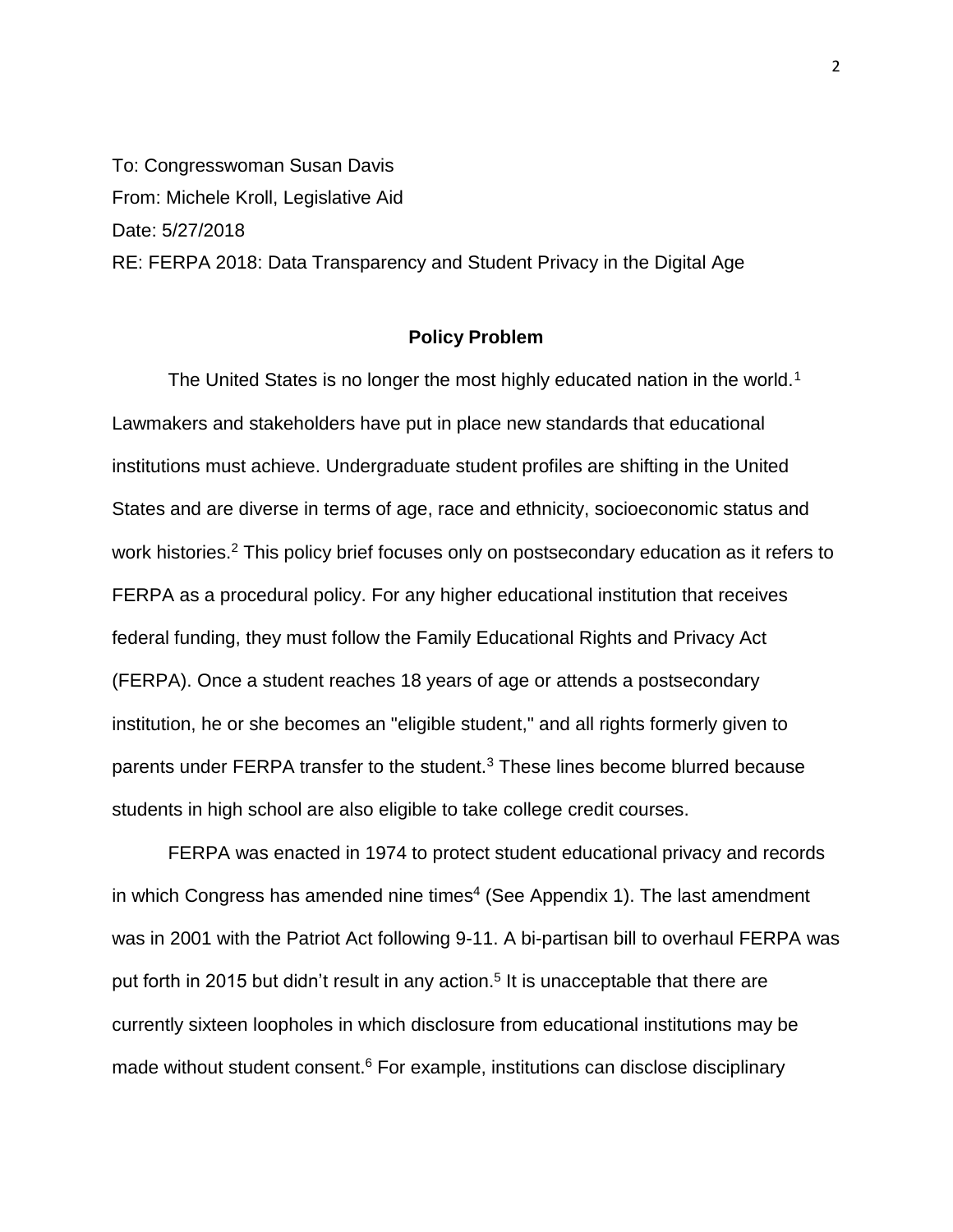proceedings to officials at other institutions to which a student has applied for graduate school.<sup>7</sup> Another example is that tuition paying parents are not allowed to see their child's grades or disciplinary file unless the student is "dependent" within the IRS code.<sup>8</sup> FERPA hasn't kept up with the digital global information economy we live in.

Educational records in 1974 were defined as "any records, files, documents and other materials."<sup>9</sup> Higher education now works with meta data- not hardcopy records. The definition isn't clear in the current language of the Act and poses potential and ongoing problems. At the time it was not necessary to define educational institution or agency.<sup>10</sup> However, it is critical today to define several terms in FERPA because the law currently places no limitations on how that institution can make use of data collected.<sup>11</sup>

FERPA only applies to educational institutions- not  $3<sup>rd</sup>$  party vendors who make up IT departments and manage most student data including online courses, degrees and certificates. <sup>12</sup> Outside contractors such as Canvas, Zoom, and Box can now be considered "school officials."<sup>13</sup> The statutes terminology has become obsolete. Inaction by Congress poses a threat to the statutes because they are in need of a serious overhaul to keep up to date with current internet accessibility and cloud based data.

American public universities and colleges continue facing decreased federal and state funding budgets while public higher education institutions are being scrutinized and tasked with being more transparent, affordable and accessible by federal and state governments. <sup>14</sup> Universities are using predictive analytics through data mining to provide necessary data to retain federal and state funding, meet access and completion rates and other issues targeted within The Higher Education Act (HEA).<sup>15</sup>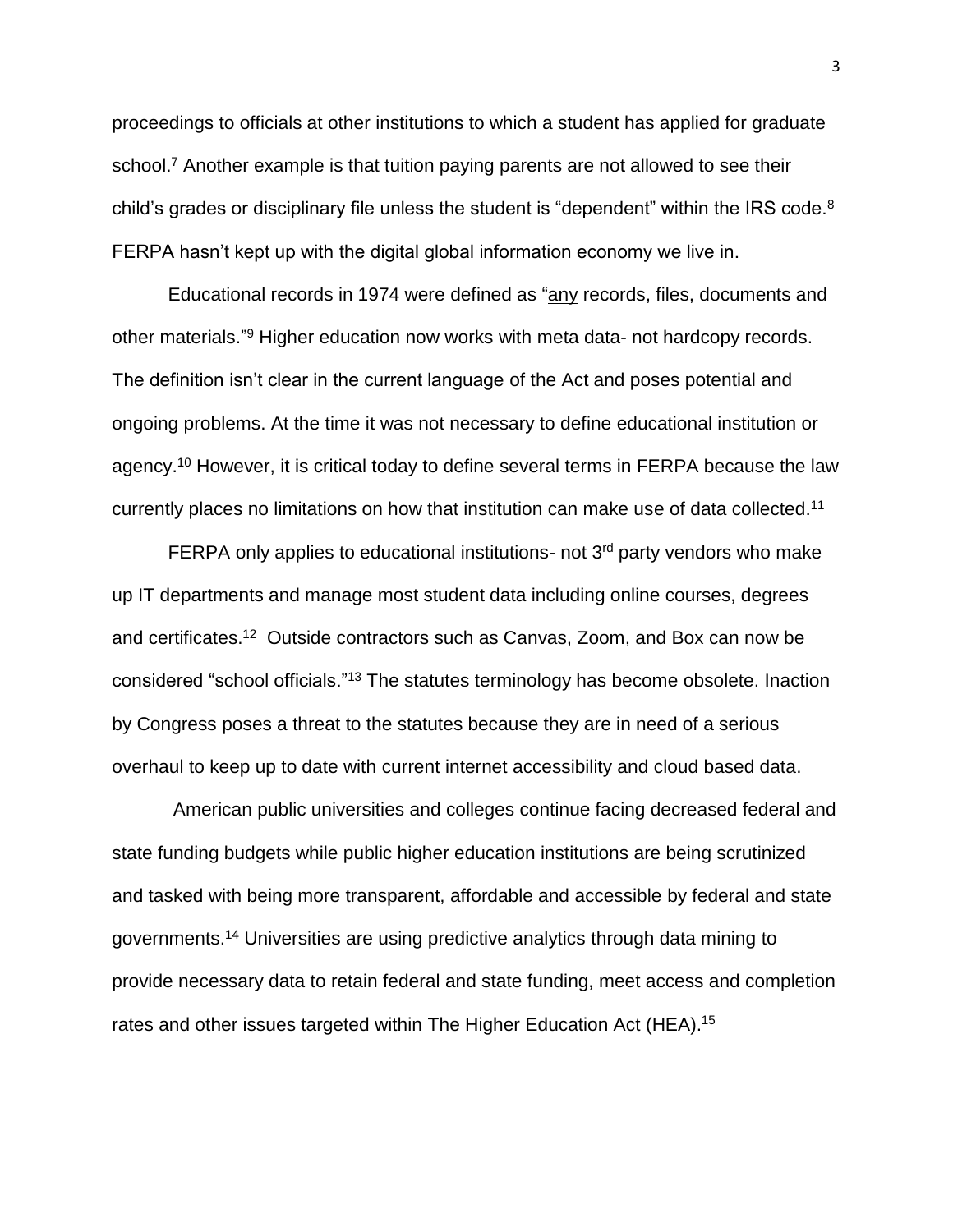The HEA created in 1965, has gone through eight iterations. The current HEA passed in the house committee in December 2017. Among the issues that are included in the final bill are affordability and college costs, access, and completion; student loan programs; accreditation and innovation.<sup>16</sup> However, institutional data mining wasn't an issue included within the Act that impacts each of these topics. With growing government pressure to meet mandated retention levels, thirty-two states have either a formula or policy that allocates a portion of funding based on course completion, time to degree, transfer rates and other performance indicators, according to the 2015 National Council of State Legislatures Research.<sup>17</sup>

Predictive analytics in higher education is used for early- alert systems (to identify students most in need of advising); recommender systems (students are able to map their degree plan); adaptive technologies (to personalize learning by developing adaptive learning courseware); and enrollment management (to target recruitment efforts and financial aid).<sup>18</sup> Georgia State has done this well and is now the "only public university of its size that has closed the achievement gap-graduating first-generation, Pell-eligible, ethnic and minority students at or above the rates for the student body overall."<sup>19</sup>

Learning analytics presents important personal moral and policy values surrounding student privacy. In the face of the recent Cambridge Analytica and Facebook data crisis, digital privacy should be a current topic of immediate discussion for overhauling FERPA. Stone addresses the policy paradox of security. There are two competing ideas- institutions need information for enrollment management, innovation, research and HEA compliances and students need their identifying information to be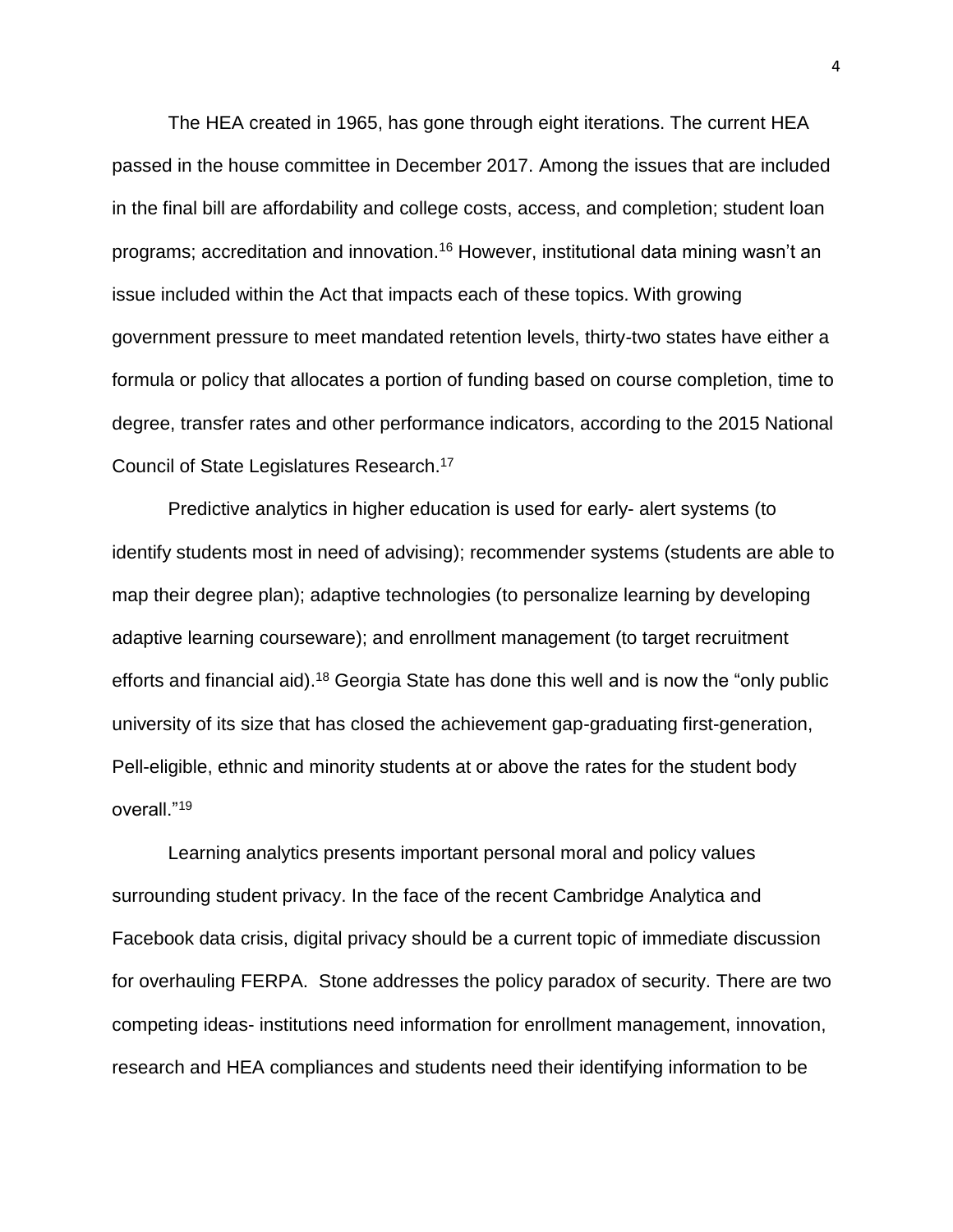kept private and have access to their records. According to the rationality model to increase security, policy makers must prevent or reduce the likelihood of bad events.<sup>20</sup> For example, sensitive student data that is privately identifiable information is currently being hacked or sold to 3<sup>rd</sup> party vendors.

## **Policy Options**

#### **Alternative 1:** Deontological Decision

#### **Reintroduce the Student Digital Privacy Act with Additional Language**

In 2015, the Student Digital Privacy Act was introduced, which would work in juxtaposition with FERPA to regulate collection of students' data. The Act targeted K-12 and was modeled closely after California's Student Online Privacy Protection Information Act (SOPIPA) which limits 3rd party vendors in sharing student data for marketing and advertising purposes.<sup>21</sup> Reintroducing the Student Digital Privacy Act and including higher education would address some privacy concerns and modernize FERPA. However, this alternative unless rewritten doesn't address FERPA definitions or violations that are major disrupters in current legislation.

As a part of reintroducing this Act, legislation should be added to allow students to request deletion of educational records after a period of time and minimize certain types of data collected. This issue doesn't exist in many of the laws including California's (SOPIPA).<sup>22</sup> Educational technology vendors can virtually collect and retain large amounts of profoundly sensitive data about students. Data can be collected both actively and passively.<sup>23</sup> This can include social security numbers, test scores, any type of assessment, health information, survey responses and others. Passive data is collected by the vendor by tracking and using algorithms. Examples include, how many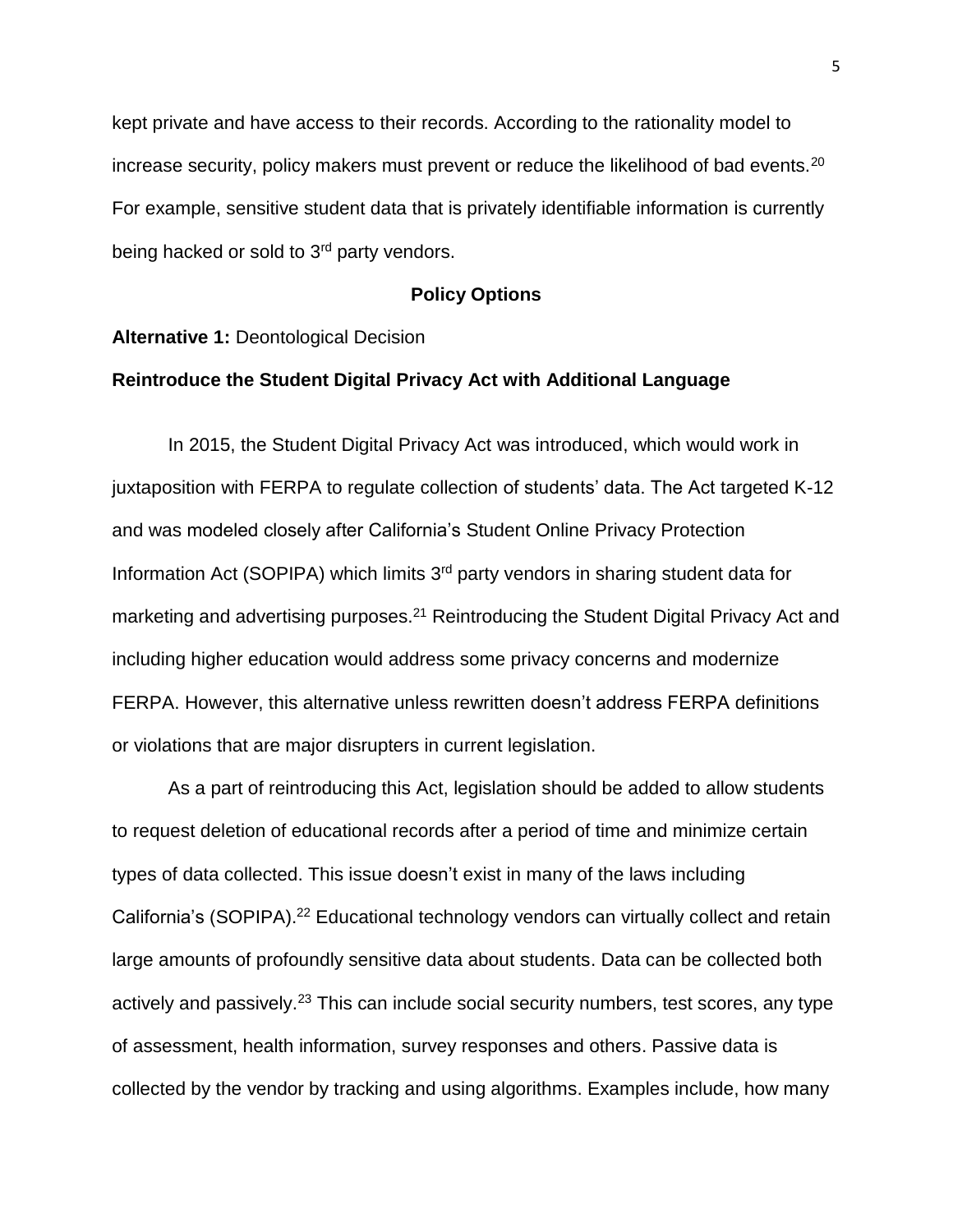times a student visits a certain webpage, scrolling patterns on webpages, how long it takes to answer questions on tests, which questions they got incorrect.<sup>24</sup> The list is endless.

FERPA does allow students to access and correct certain information in an educational record but universities and colleges are under no obligation to destroy the data or to even keep it. The data is basically theirs to do with what they want through 3<sup>rd</sup> party vendors. Currently, students don't have the right to request their educational records to be deleted after graduating from the institution or at a later date.<sup>25</sup>

#### **Case Study 1:**

The President of Mount St. Mary's University in Maryland used a student survey to weed out students who would hurt the colleges retention rate in order for the school to rank higher. He did this by requiring new students to take a survey and use their answers to predict who were most likely to drop out.<sup>26</sup> In an email Newman sent to staff, he wrote, "…wanted 20-25 people to leave by September to boost retention by 4 to 5%."<sup>27</sup>

This is clearly aimed at inequality and not the intention of predictive analytics as most models help universities keep their students by monitoring where they are failing and then assigning advising and tutoring help.

**Alternative 2:** Utilitarian Decision

#### **Overhaul The Family Educational Rights and Privacy Act (FERPA)**

A key FERPA concept is 'legitimate educational interest'—the operating principle for determining if educators can share student data. Mezzanette said, "The language is vague and, especially nowadays, ripe for loopholes big enough to fit a data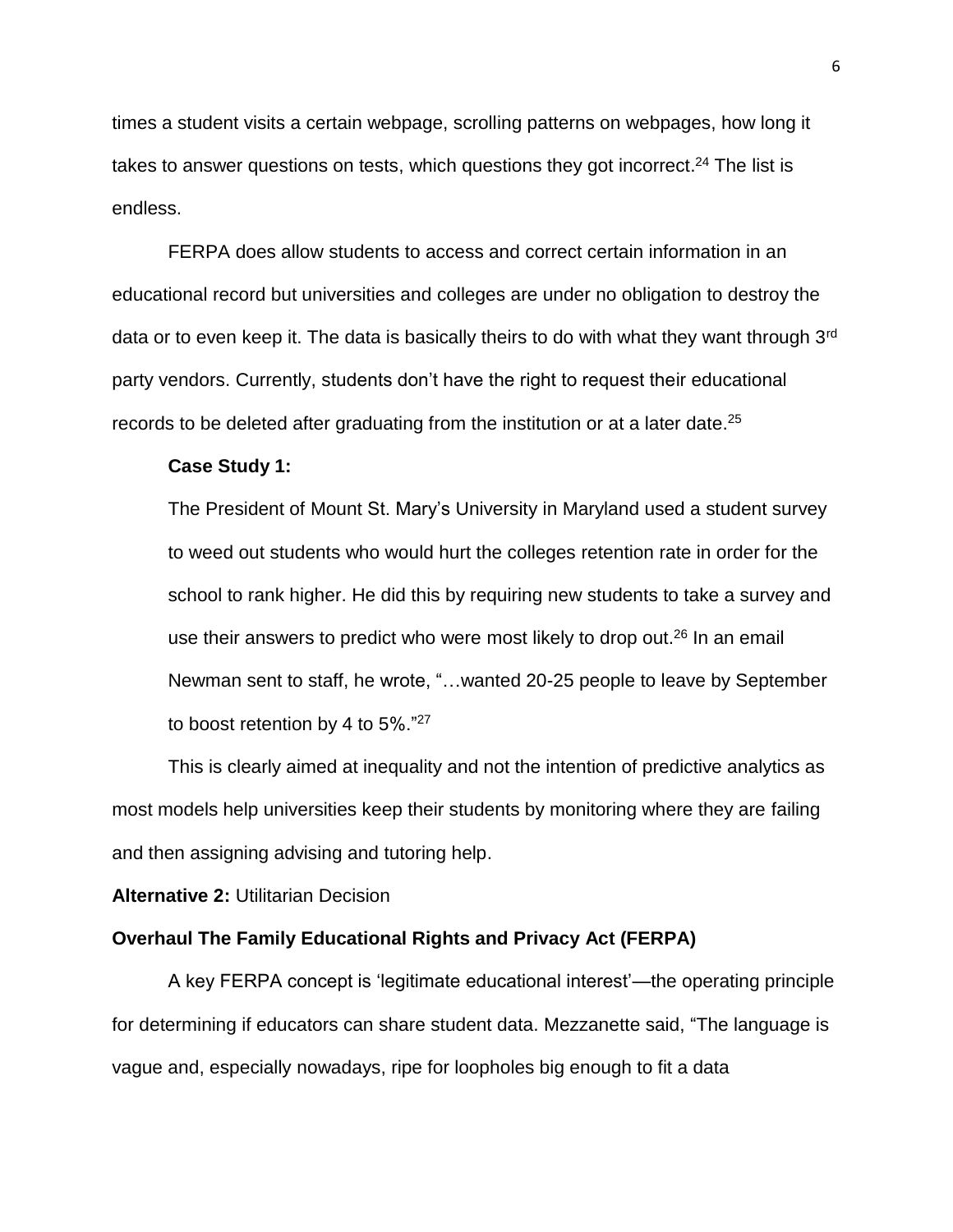warehouse."<sup>28</sup> Obsolete definitions should be updated to include 21<sup>st</sup> century education environments and to protect students from 3rd party vendors with their educational records. These definition updates include:

- Student Records
- Educational Institution
- School Official

FERPA only regulates educational institutions, and therefore vendors are technically not required to comply with the law's guidelines.<sup>29</sup> They can investigate a vendor but the educational institution is penalized, not the vendor. The Department of Education can't enforce the law because it is too rigid and basically removes all federal funding from an institution if in violation and it hasn't been used.<sup>30</sup> Changing regulations so scaffolding penalties can be applied against educational institutions violating the law would be more enforceable and secure more FERPA-compliant contracts with 3<sup>rd</sup> party vendors.

## **Case Study 2:**

As the current FERPA statute reads Yale Law School was able to destroy all of its student admissions evaluation data along with counseling memos to avoid being forced to hand over a thick file of records to its students.<sup>31</sup>. Another similar instance happened at Stanford when a student run email newsletter gave instructions on how students could access their admissions records. The school was so overwhelmed with requests that it deleted its admissions files and no longer maintains them.<sup>32</sup>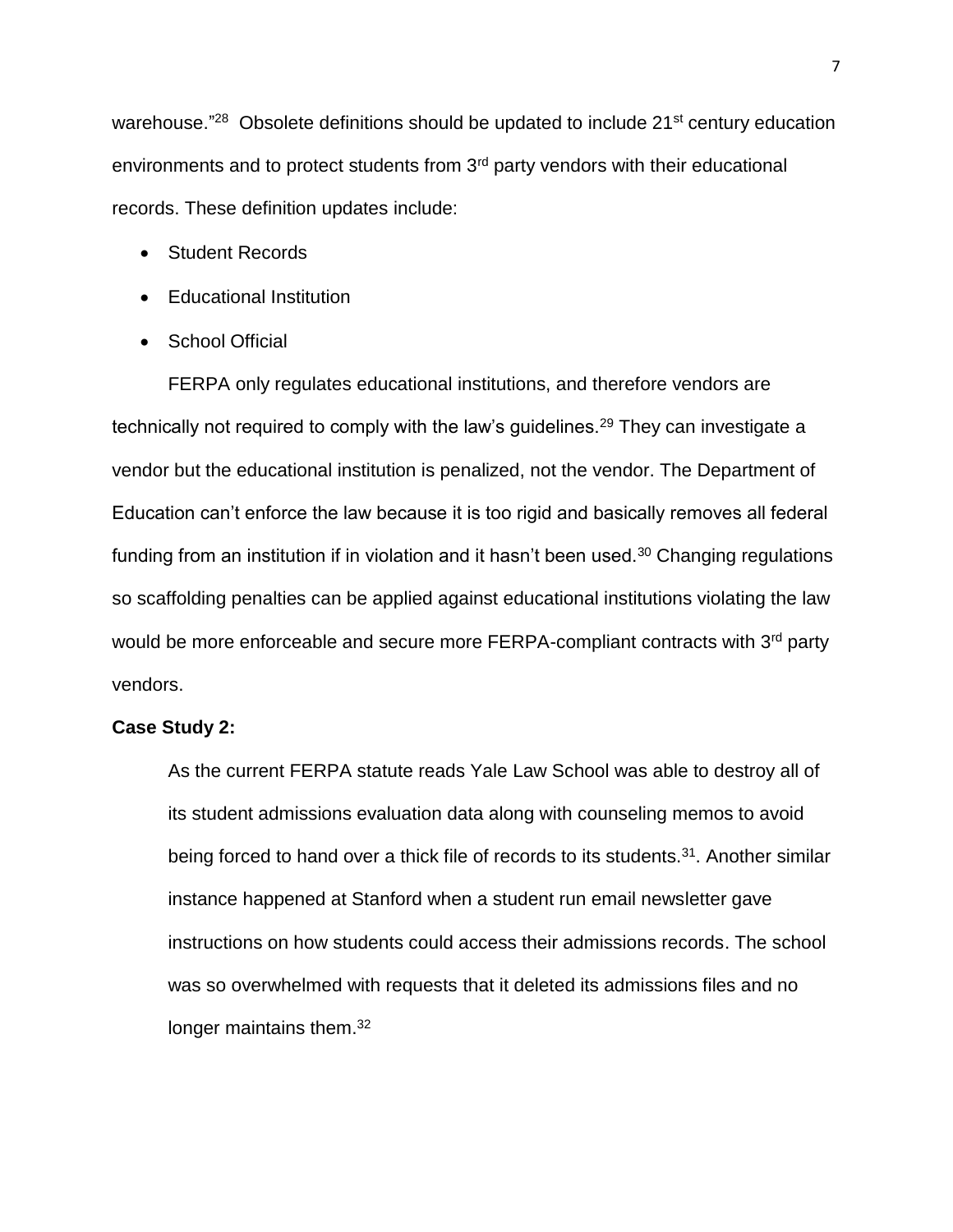## **Preferred Alternative**

The preferred alternative at this time is alternative 2 because it is an incremental decision that provides a short term solution that will work. With Congress being more divisive than ever and the current administration abolishing anything that the Obama administration previously approved it would be very unlikely that congress would come to a compromise by reintroducing a bill by the previous administration. Infact, it would probably die quickly. Alternative 1 is also a mixed scanning decision making process that would take more time. Although alternative 2 doesn't address everything that FERPA needs it would secure much needed protections not covered in its current form. It would also close several loopholes leading to a much stronger and vigorous bill that protects student privacy while allowing universities to collect the information they need. It would make the most impact of the two alternatives for students and educational institutions.

# **Justification**

Alternative 2 uses a rational-analytic model that clearly states goals and defines each alternative clearly to make decisions on a course of action.<sup>33</sup> University student data is highly targeted by hackers because there is so much personal information available such as social security numbers, credit card accounts, and other personal records. In 2017, over 20.4 million undergraduate students attended American colleges and universities with over \$1.4 trillion in unpaid educational debt. <sup>34</sup> A new report from Gemalto "found that the number of lost, stolen or compromised data records went up 164% in the first six months of 2017 compared to the last half of 2016." <sup>35</sup> During the first half of 2017 there were 118 successful occurrences at higher education institutions. The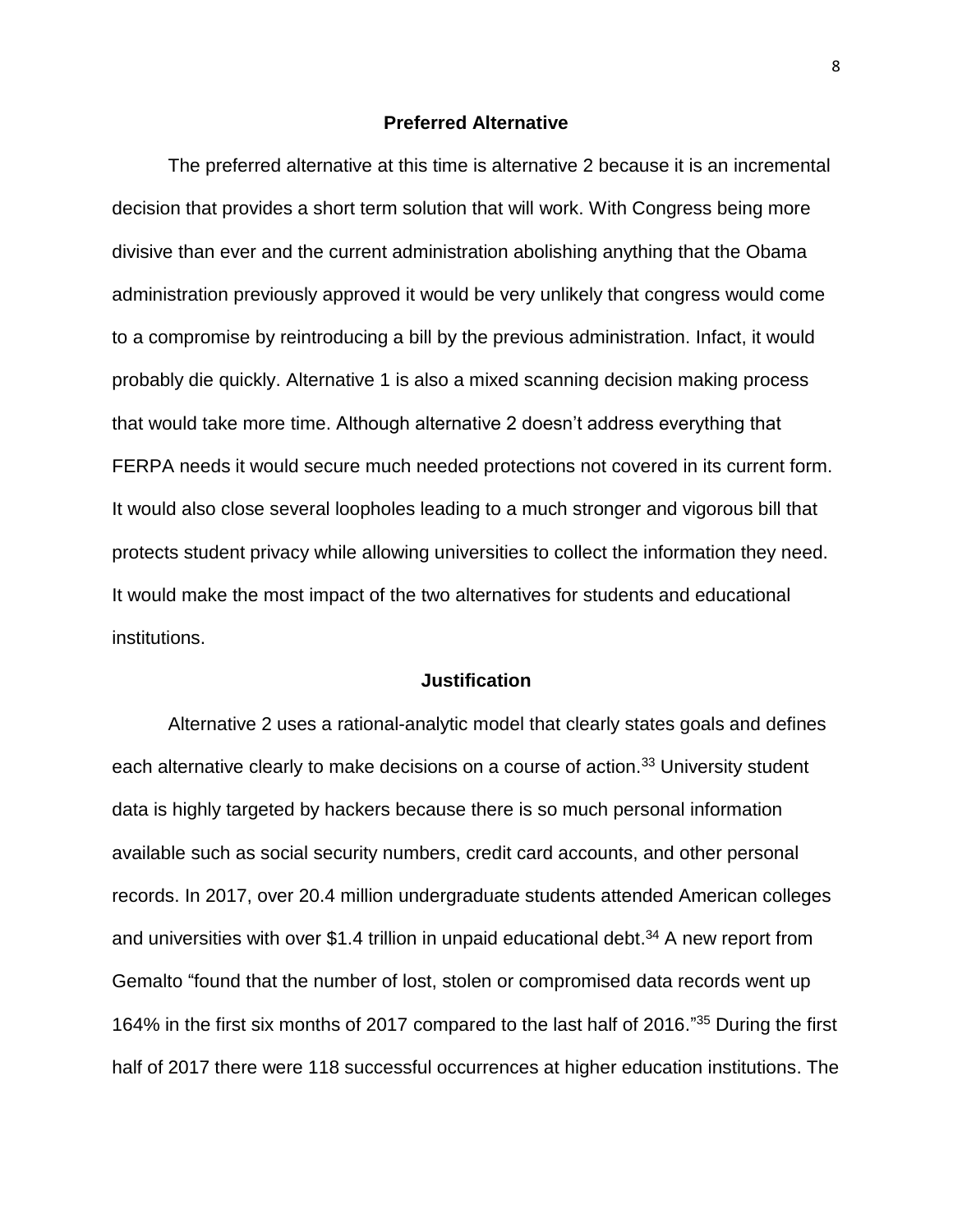ability to leak individual personal identifying information can be detrimental to a student's future professional endeavors.<sup>36</sup> Putting protective data policies in place will help guard against this continuing trend and increase public opinion support. It wouldn't take an immense amount of persuasion in building a bi-partisan plan.

## **Conclusion**

FERPA currently is outdated and needs to be overhauled for several reasons. First, important terms that need redefining include- educational records, personal identifiable information and school official. Second, the majority of educational technology providers meet the "school official" exception because they are often under contract with a school to perform an institutional service or function. Third, is that FERPA only regulates schools, and therefore companies are technically not required to comply with the law's guidelines. Currently, educational institutions collect highly sensitive student data but many lack the data protection that should accompany such data bases. Data breeches continue to be on the rise. Students' future financial, professional, and personal well-being is at risk.

Furthermore, there have been instances of "Big Data" fostering negative profiling and discrimination of students not likely to succeed by targeting and profiling students like Mount St. Mary's University. FERPA should protect student privacy while supporting data transparency used by higher education to maintain federal funding requirements. FERPA should strive to balance privacy while managing personal data with institutional freedom to collect what is needed to support funding and innovation.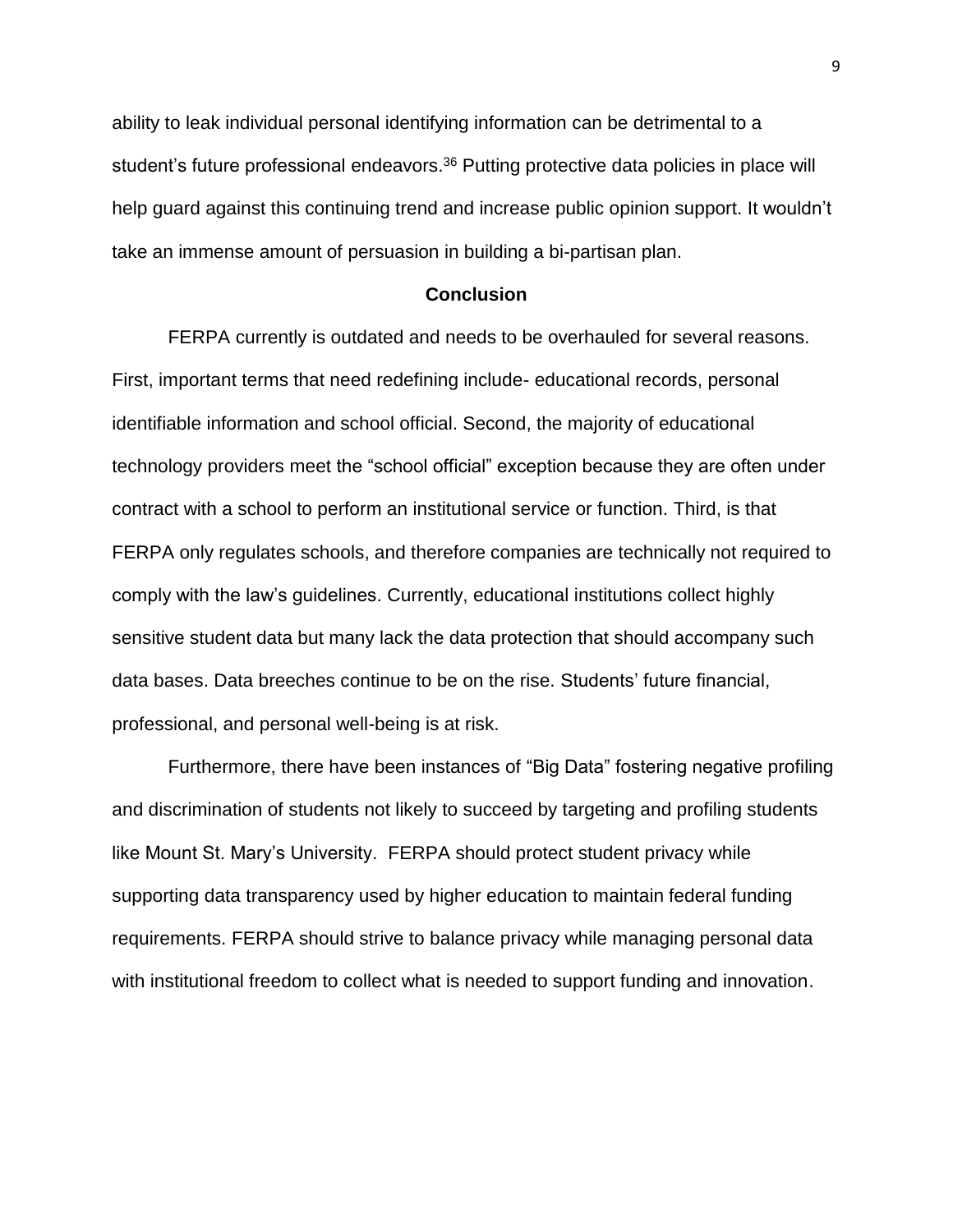## Appendix 1: FERPA Provisions

- P.L. 93-568, Dec. 31, 1974, effective Nov. 19, 1974 (Buckley/Pell Amendment)
- P.L. 96-46, Aug. 6, 1979 (Amendments to Education Amendments of 1978)
- P.L. 96-88, Oct. 17, 1979 (Establishment of Department of Education)
- P.L. 101-542, Nov. 8, 1990 (Campus Security Act)
- P.L. 102-325, July 23, 1992 (Higher Education Amendments of 1992)
- P.L. 103-382, Oct. 20, 1994 (Improving America's Schools Act)
- P.L. 105-244, Oct. 7, 1998 (Higher Education Amendments of 1998)
- P.L. 106-386, Oct. 28, 2000 (Campus Sex Crime Prevention Act)
- P.L. 107-56, Oct. 26, 2001 (USA PATRIOT Act of 2001)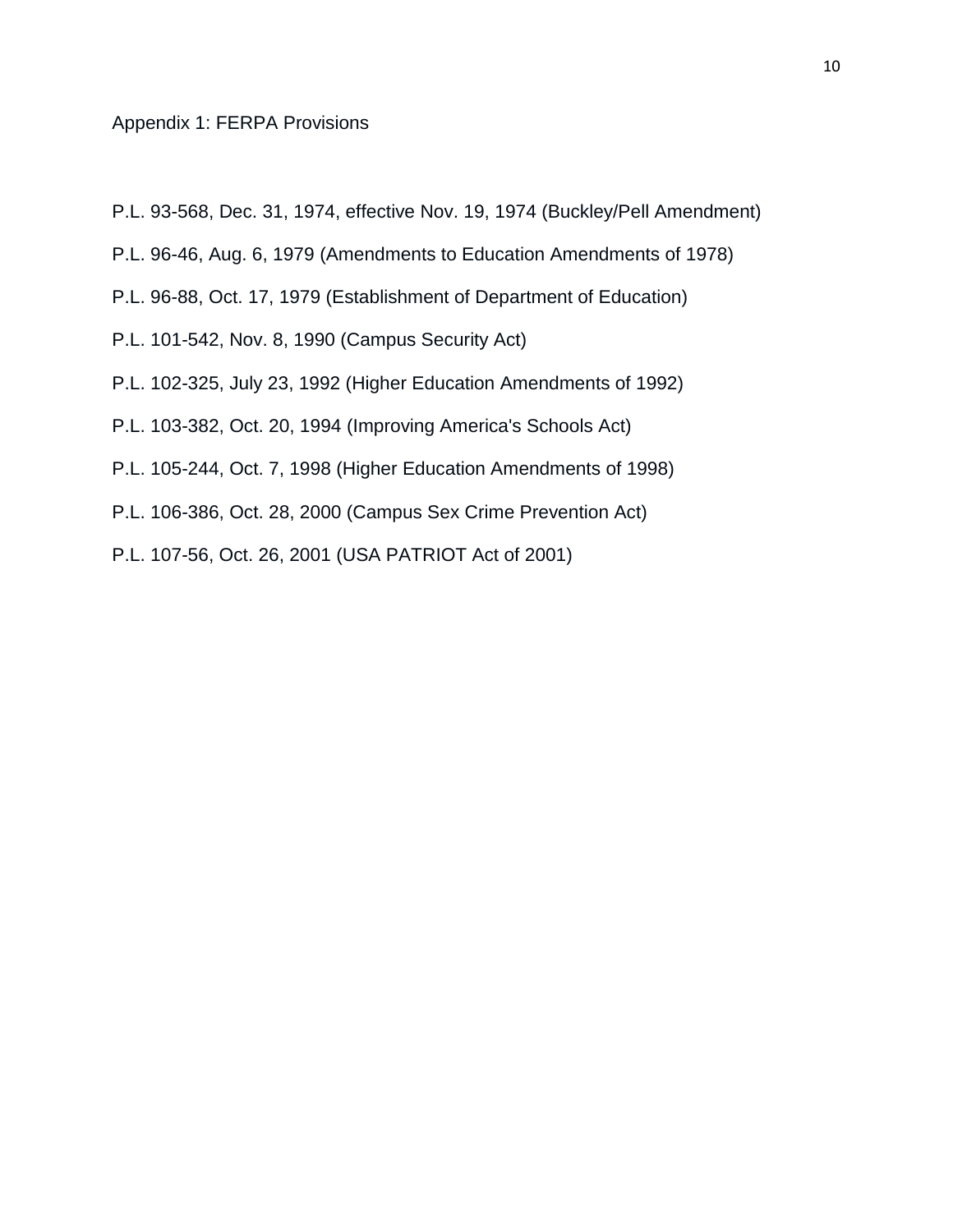Appendix 2: U.S. Representative Susan Davis, Democrat- California

Representative Susan Davis is a senior member and minority leader of the [House Committee on Education and](https://democrats-edworkforce.house.gov/) Workforce. Rep. Davis believes every American deserves a quality education and as a country we should be investing in education. Rep. Davis has led efforts in the house Subcommittee to increase access to higher education, equal opportunity in education and the workplace, student safety, and career and technical training.

Congresswoman Susan Davis put forward a number of proposals to strengthen access to higher education opportunities and protect students in 2017 to renew the Higher Education Act. Although FERPA has gone through several minor changes, the attempt at a bipartisan overhaul in 2015 could pave the way for her to work across the aisle to make much needed changes that ultimately affect the issues she is most passionate about. This policy brief is intended to give her the information she needs to put forth new policies for overhauling FERPA.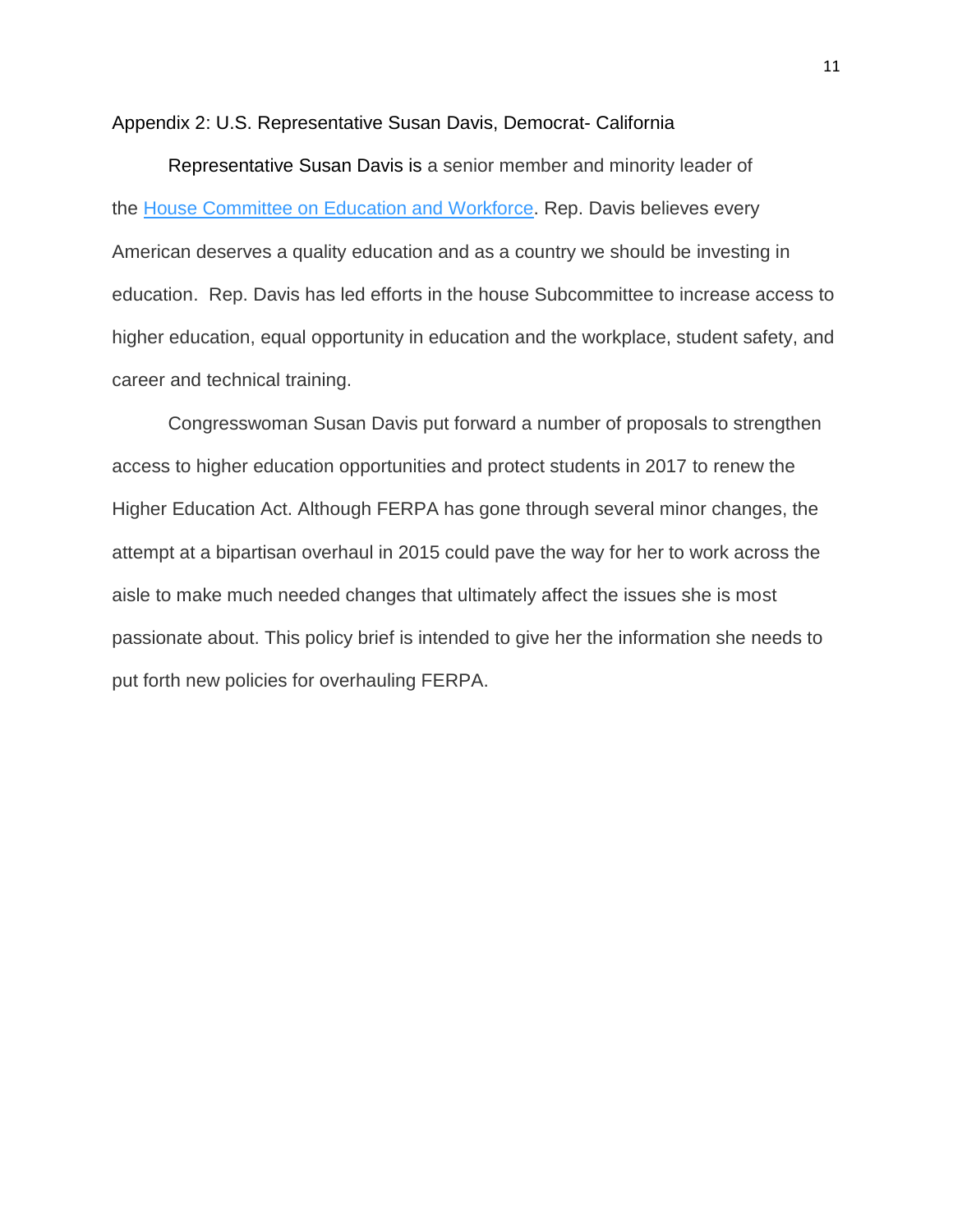# References

- *Electronic Privacy Information Center*. (2018). Retrieved from Family Educational Rights and Privacy Act: https://epic.org/privacy/student/ferpa/
- *AACTE.* (2018). Retrieved from Higher Education Act 2017: https://aacte.org/policy-andadvocacy/federal-policy-and-legislation/434-higher-education-act
- Bolkan, J. (2017, September 20). *Campus Technology*. Retrieved from https://campustechnology.com/articles/2017/09/20/education-data-breachesdouble-in-first-half-of-2017.aspx
- Bradshaw, A. (2015). *Center for Democracy and Technology .* Retrieved from Privacy and the Digital Student: Center for Democracy and Technology: https://cdt.org/files/2015/06/Student-Privacy-White-Paper-v.-9\_1.pdf
- Dougherty, C. (2008). Getting FERPA Right: Encouraging Data Use While Protecting Student Privacy. *A Bye of the Apple*, 38-68.
- Education, D. o. (n.d.). *Laws and Guidance*. Retrieved from Department of Education: FERPA Provisions: https://www2.ed.gov/policy/gen/guid/fpco/ferpa/leghistory.html
- *EPIC-Electronic Privacy Information Center*. (2018). Retrieved from SOPIPA-Student Online Personal Information Protection Act: https://epic.org/state-policy/studentprivacy/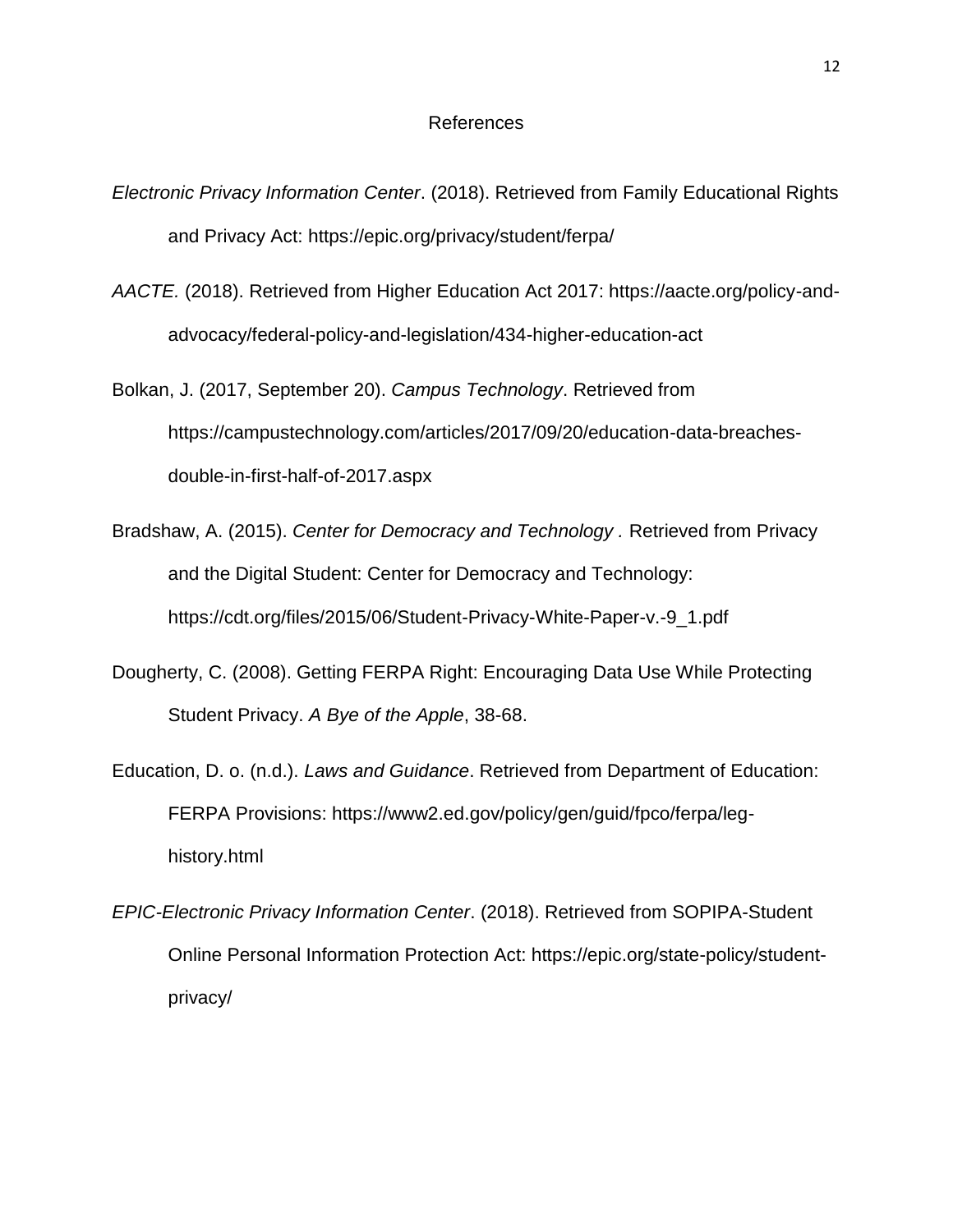Mezzanotte, J. (2016, May 3). *Motivis Learning*. Retrieved from FERPA in 2016: Guarding Student Privacy in the New Digital Age:

https://motivislearning.com/insights/ferpa-outdated-in-new-digital-age/

- *National Center for Education Statistics.* (n.d.). Retrieved from Undergraduate Enrollment: https://nces.ed.gov/fastfacts/
- *NCSL*. (2015). Retrieved from National Conference of State Legislators: Higher Education Performance Funding:

http://www.ncsl.org/research/education/performance-funding.aspx

- Palmer, M. E. (2016, October). *New America Education Policy Higher Education.* Retrieved from The Promise and Peril of Predictive Analytics in Higher Education: A Landscape Analysis: newamerica.org/education-policy
- Palmer, M. E. (2017, March). *New America Education Policy Higher Education.* Retrieved from Predictive Analytics in Higher Education: Five Guiding Practices for Ethical Use: newaerica.org/education-policy
- Pomianowski, J. (2015, March 15). *The New Rrepublic Digital Magazine.* Retrieved from Yale Law School is Deleting its Admissions Records, and There's Nothing Students Can Do About It: https://newrepublic.com/article/121297/yale-lawdeletes-admissions-records-congress-must-fix-ferpa

Stone, D. (2012). *Policy Paradox.* New York: W.W. Norton and Company.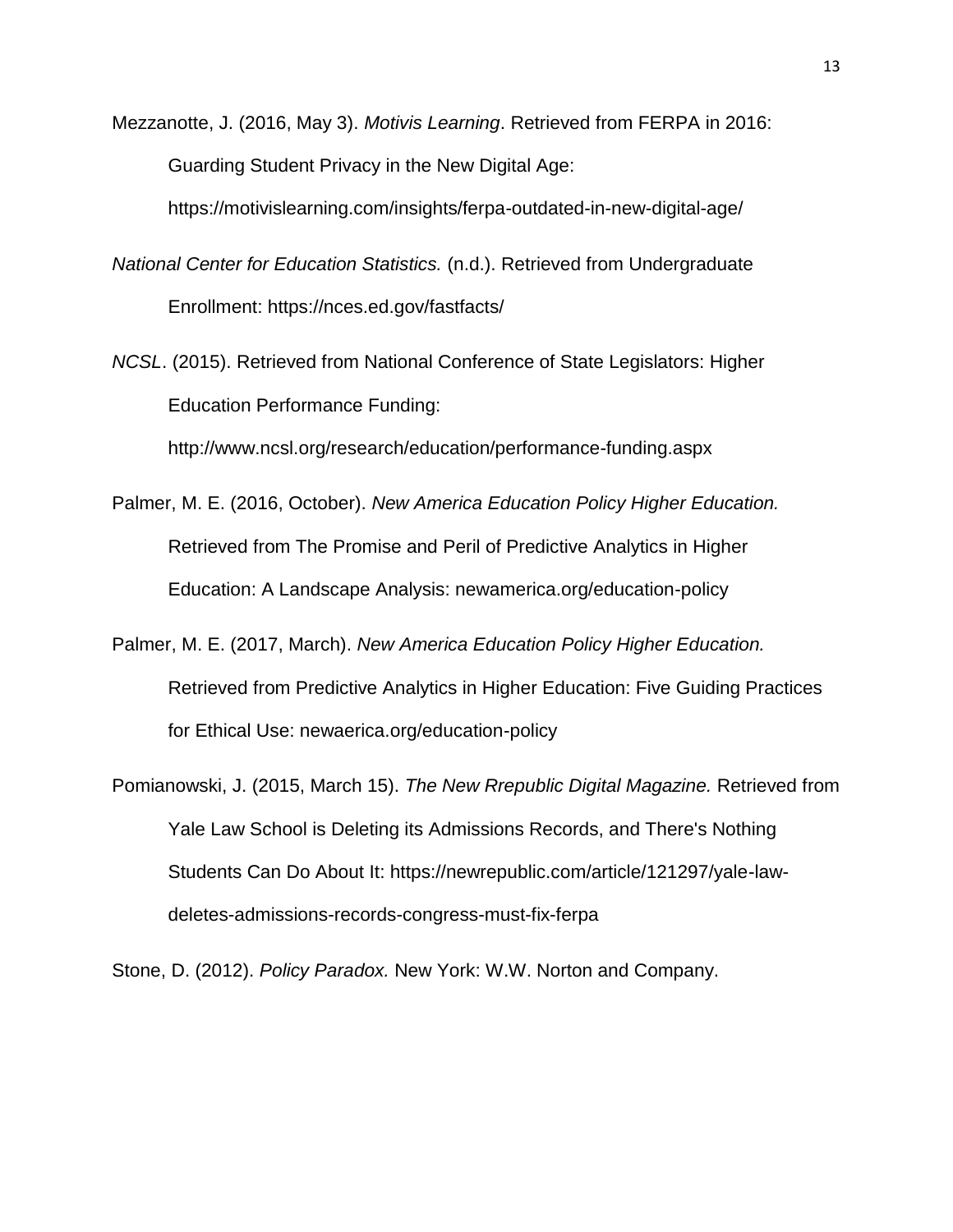- Turk, J. G. (2017). *The Data-Enabled Executive: Using Analytics for Student Success and Sustainability.* Retrieved from American Council on Education: http://www.acenet.edu/news-room/Documents/The-Data-Enabled-Executive.pdf
- Underwood, J. (2017). Phi Delta Kappan. *Under The Law: You say 'records,'and I say 'data'*, 98(8), 74-75. Retrieved from You say 'records,' and I say 'data'.
- White, L. (2013, January 7). *Don't Like FERPA? Change the Law.* Retrieved from The Chronicle of Higher Education: https://www.chronicle.com/article/Dont-Like-Ferpa-Change-the/136461